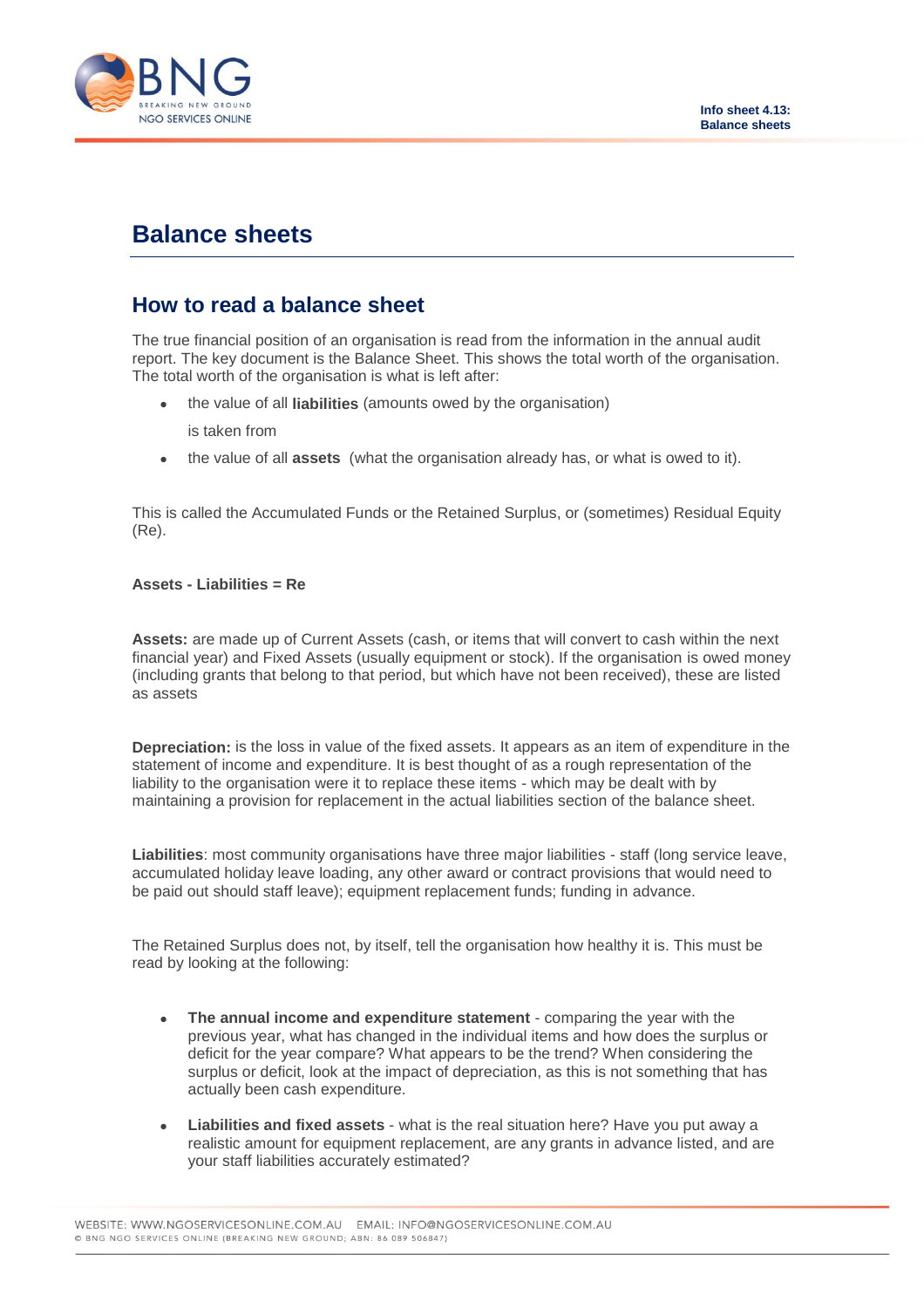

 **Cash at the bank (from the balance sheet)** - how much money do you actually have? Take away from this amount the liabilities (making sure that any grants your organisation receives in advance are listed). This tells you how much 'real money' you have.